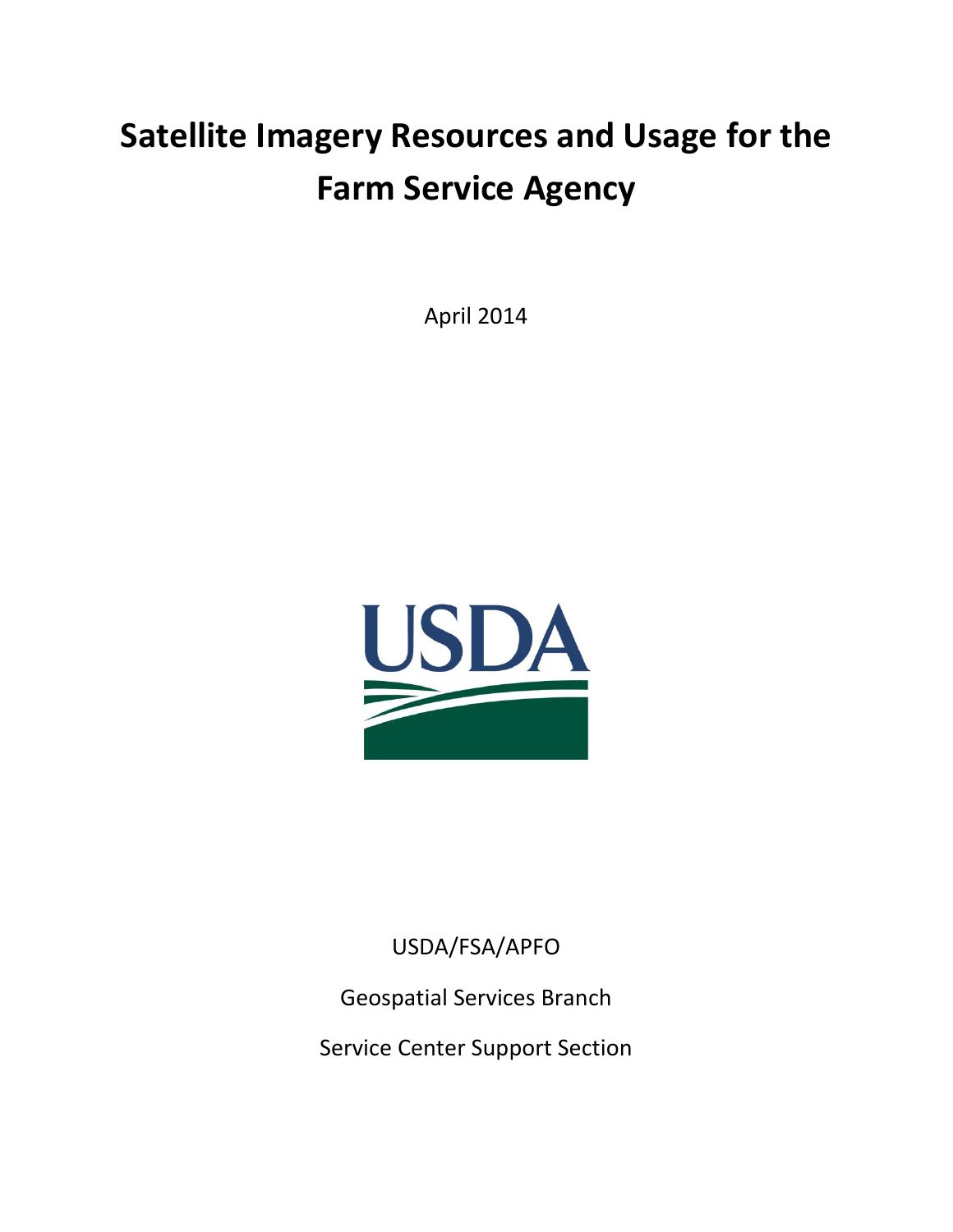#### **Introduction**

Many imagery users in the Farm Service Agency (FSA) are familiar with satellite imagery, however most FSA user's interaction with aerial imagery comes via the National Agriculture Imagery Program (NAIP). Satellite imagery from various platforms is available for free usage in many cases as well. The imagery comes in various pixel sizes (ground sample distance) and band combinations. The variety and amount of data could be of great use to FSA users. These uses include vegetation analysis, disaster preparedness, post-disaster evaluation, field assessments, etc. The goal of this paper is to present some of the satellite imagery options, how these options could be used with FSA programs, and how the data could be integrated with FSA policies. Also, there will be some discussion of how the USDA-FSA-Aerial Photography Field Office (APFO) can be used as a resource for assistance with satellite imagery. This paper is intended to be a brief overview of satellite imagery resources and usage.

#### **Satellite Imagery Resources**

There are many online sources where users may obtain satellite imagery for free; several of them will be discussed here but keep in mind there are a vast amount of resources available. Most of the imagery that may meet FSA needs can be found on the USGS Earth Explorer website, Digital Globe's My DigitalGlobe website, and the USGS Hazards Data Distribution System (HDDS) where disaster response satellite imagery may be downloaded. Each of these portals host imagery from various sensors including LANDSAT, SPOT, and Worldview (these will be discussed in more detail later). Earth Explorer [\(http://earthexplorer.usgs.gov/\)](http://earthexplorer.usgs.gov/) is a client/server interface that provides access to the USGS EROS (Earth Resources Observation and Science) data center archive. The EROS archive is a comprehensive collection of land remote-sensing data that spans more than 70 years for national coverage. Current data collections include aerial photography, satellite imagery, elevation data, land cover products, and digitized maps. Much of the satellite imagery archive is LANDSAT or SPOT. With a login and password (provided by EROS through a request), users can access even more data such as unclassified commercial satellite imagery. The Earth Explorer interface is very user-friendly (figure 1). It allows for searches by an area of interest, address/place name, zip code, or by utilizing the interactive map to specify a geographic point, rectangle or multiple point polygons. Data searches also can be made for specific date ranges and specific data sets. Downloading the imagery along with any associated vector and metadata files is very straightforward. USGS also offers a bulk downloader tool for downloading larger quantities of imagery.

MyDigitalGlobe [\(https://rdog.digitalglobe.com/myDigitalGlobe/Console.html#LOGIN\)](https://rdog.digitalglobe.com/myDigitalGlobe/Console.html#LOGIN) uses the EnhancedView Web Hosting Service (EV WHS) which is a web-based application that enables you to quickly and easily view and download imagery. The service requires a subscription that can be obtained by requesting access through DigitalGlobe. In the request, you will need to provide a detailed reason for needing access to the imagery archive. The imagery is all licensed through the Nextview license and most of the available satellite imagery is Worldview-1, Worldview-2, or Quickbird. The MyDigitalGlobe interface is also very user-friendly (figure 2). There are several filters such as date range, image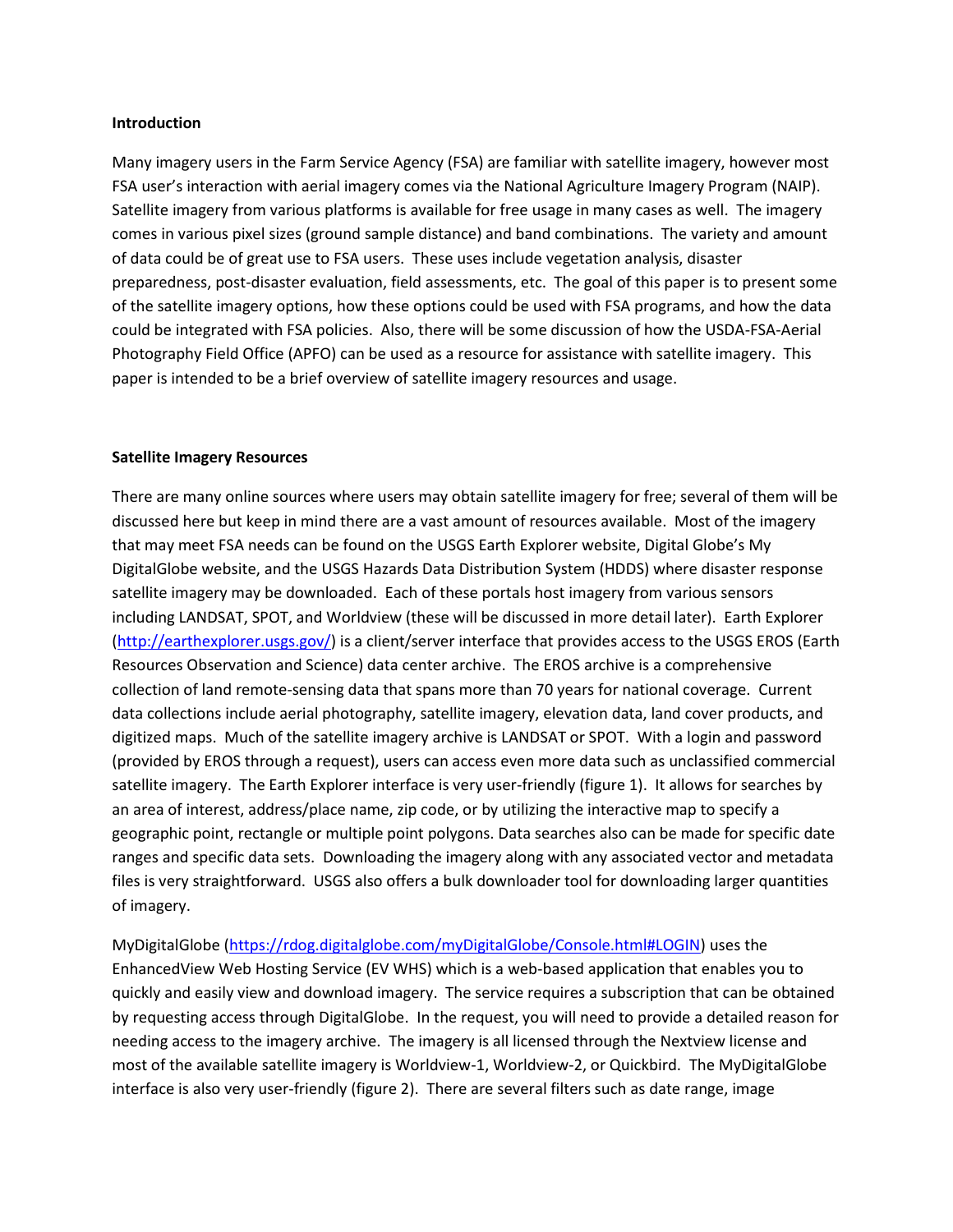resolution, satellite platform, etc. that can be edited to meet the user's preferences. Accessing the interface to download imagery is simple to do, but the actual download process can take some time depending on user bandwidth. Keep in mind this satellite imagery is licensed, so care must be taken with usage and distribution.

The USGS HDDS [\(https://hdds.usgs.gov/hdds2/\)](https://hdds.usgs.gov/hdds2/) is mainly a resource for retrieving satellite data to support disaster response/recovery efforts. Data queries are built based on disaster events. To begin a search for data, the user must select a specific disaster as identified by the USGS from a dropdown menu. The user interface is very similar to EarthExplorer (figure 3). Only imagery relevant to a particular disaster will be available. Like EarthExplorer, a request can be made to access certain imagery not available to the general public; FSA users should have no trouble accessing this imagery.

There are other resources for free satellite imagery besides the three previously described. This includes WARP [\(https://warp.nga.mil/\)](https://warp.nga.mil/) which is a site hosted by the National Geospatial Intelligence Agency (NGA). WARP hosts an extensive archive of declassified satellite imagery but users must first register and justify a need to access the archive. The Foreign Agriculture Service (FAS) hosts the USDA satellite imagery archive [\(http://www.pecad.fas.usda.gov/archive\\_explorer/\)](http://www.pecad.fas.usda.gov/archive_explorer/). The archive is similar to other satellite imagery repositories and requires a USDA login.



*Figure 1: EarthExplorer Interface*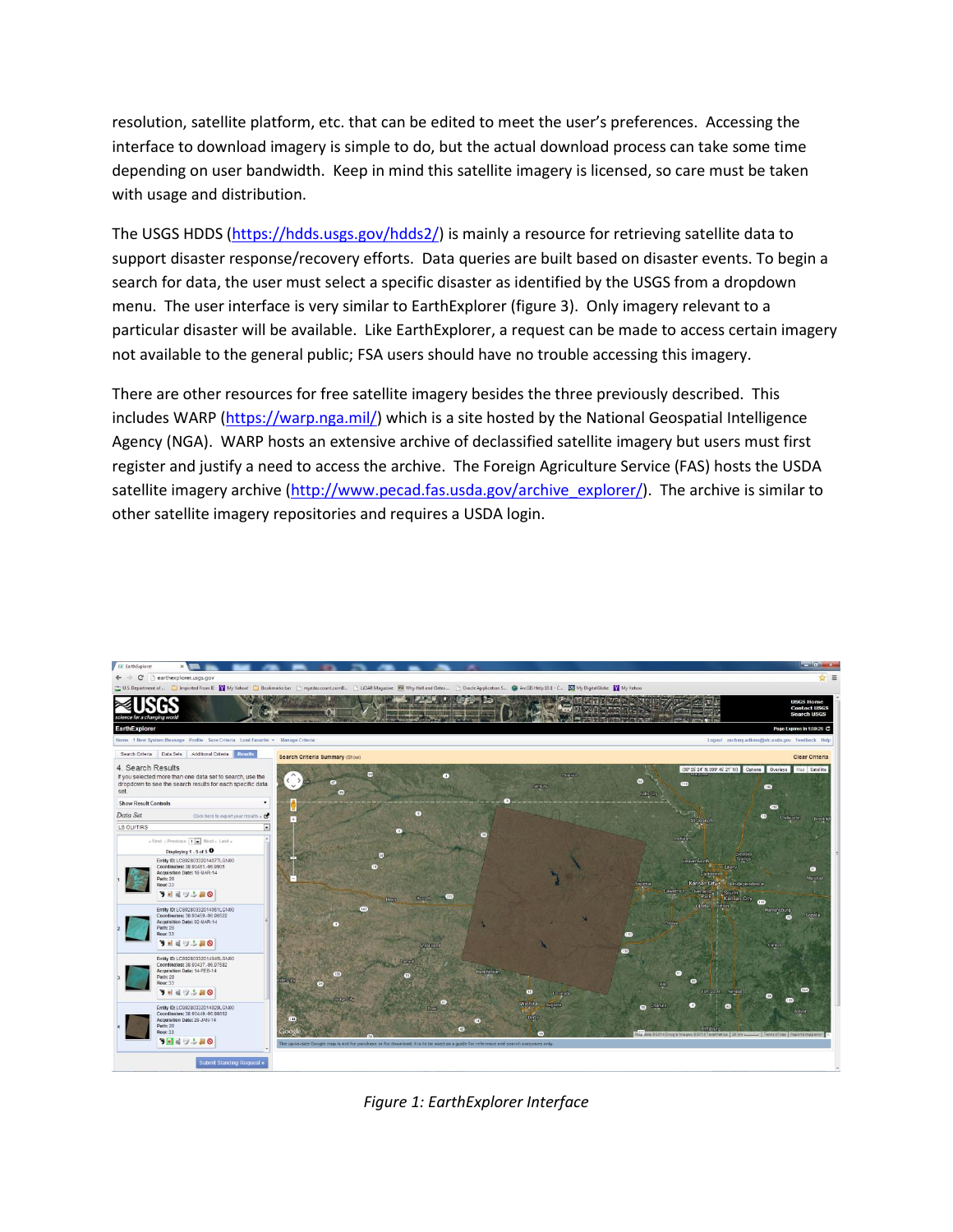

*Figure 2: MyDigitalGlobe Interface*



*Figure 3: USGS HDDS Interface*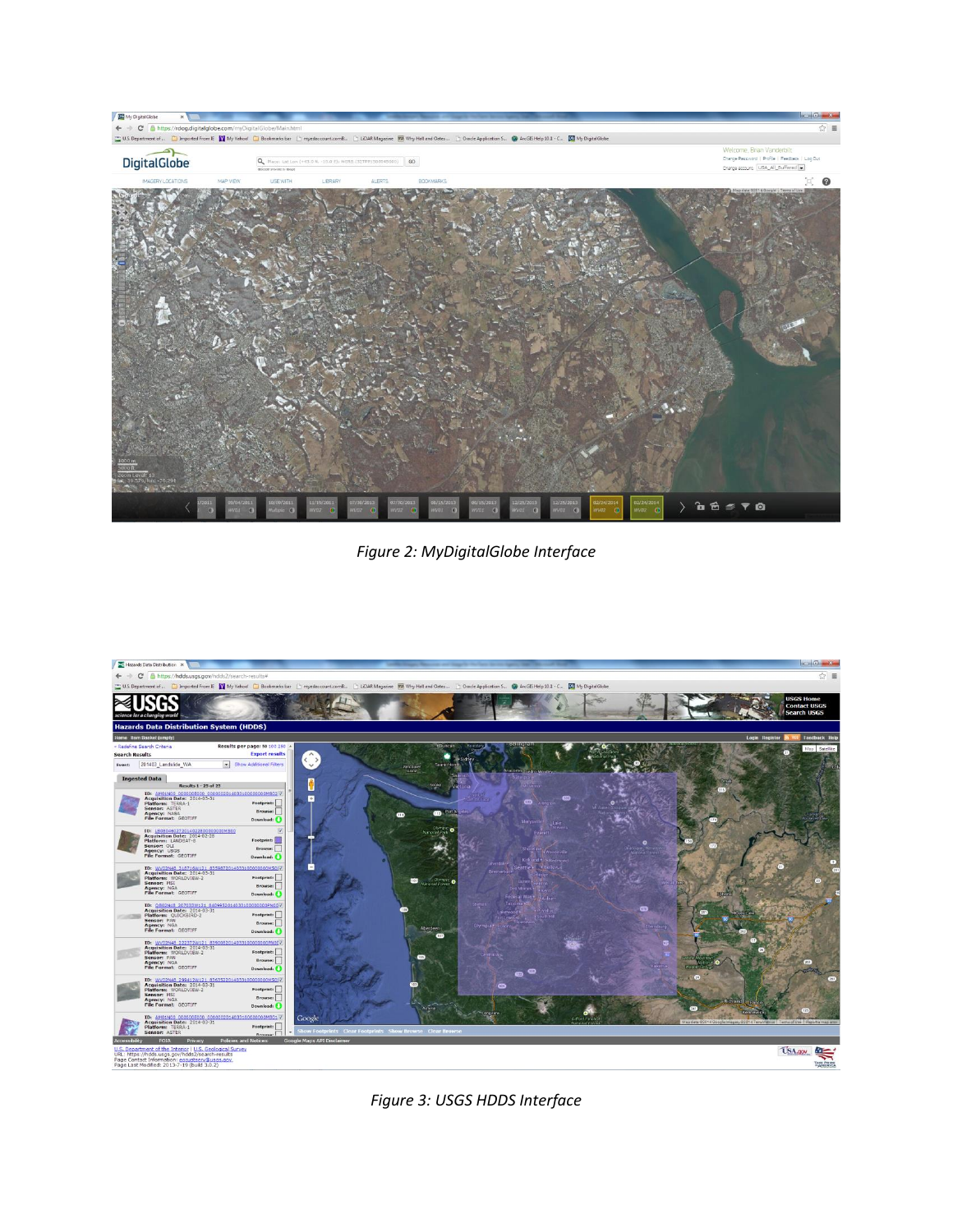#### **Satellite Imagery Platforms and Sensors**

The following is a list of some of the satellite platforms and sensors that acquire imagery that FSA users can download and use for free. Keep in mind this is just a partial list of available data.

#### ASTER (Advanced Spaceborne Thermal Emission and Reflection Radiometer)

Footprint Width – 60 km Spectral Resolution – 4 bands

Spatial Resolution – 15 m

ASTER is a sensor that is onboard the TERRA satellite. ASTER data is used to create detailed maps of land surface temperature and reflectance. APFO has used ASTER scenes to identify flooded croplands.

## AWiFS (Advanced Wide Field Sensor)

Footprint Width – 370 km

Spectral Resolution – 3 or 4 bands

Spatial Resolution – 56 m

Due to the large area that an AWiFS scene covers, it is ideal for use in vegetation assessments for areas such as counties or even states. In the past, APFO has used AWiFS data to detect areas where native sod has been cultivated out in test scenarios.

# GeoEye-1

Footprint Width – 15 km

Spectral Resolution – 4 bands plus pan

Spatial Resolution – 50 cm pan/2 m multispectral

GeoEye-1 is a commercial satellite owned by the DigitalGlobe Corporation. With a higher spatial resolution, the imagery can be ideal for field based assessments.

#### **IKONOS**

Footprint Width – 11 km

Spectral Resolution – 4 bands plus pan

Spatial Resolution – 80 cm pan/4 m multispectral

IKONOS is a commercial satellite owned by the DigitalGlobe Corporation.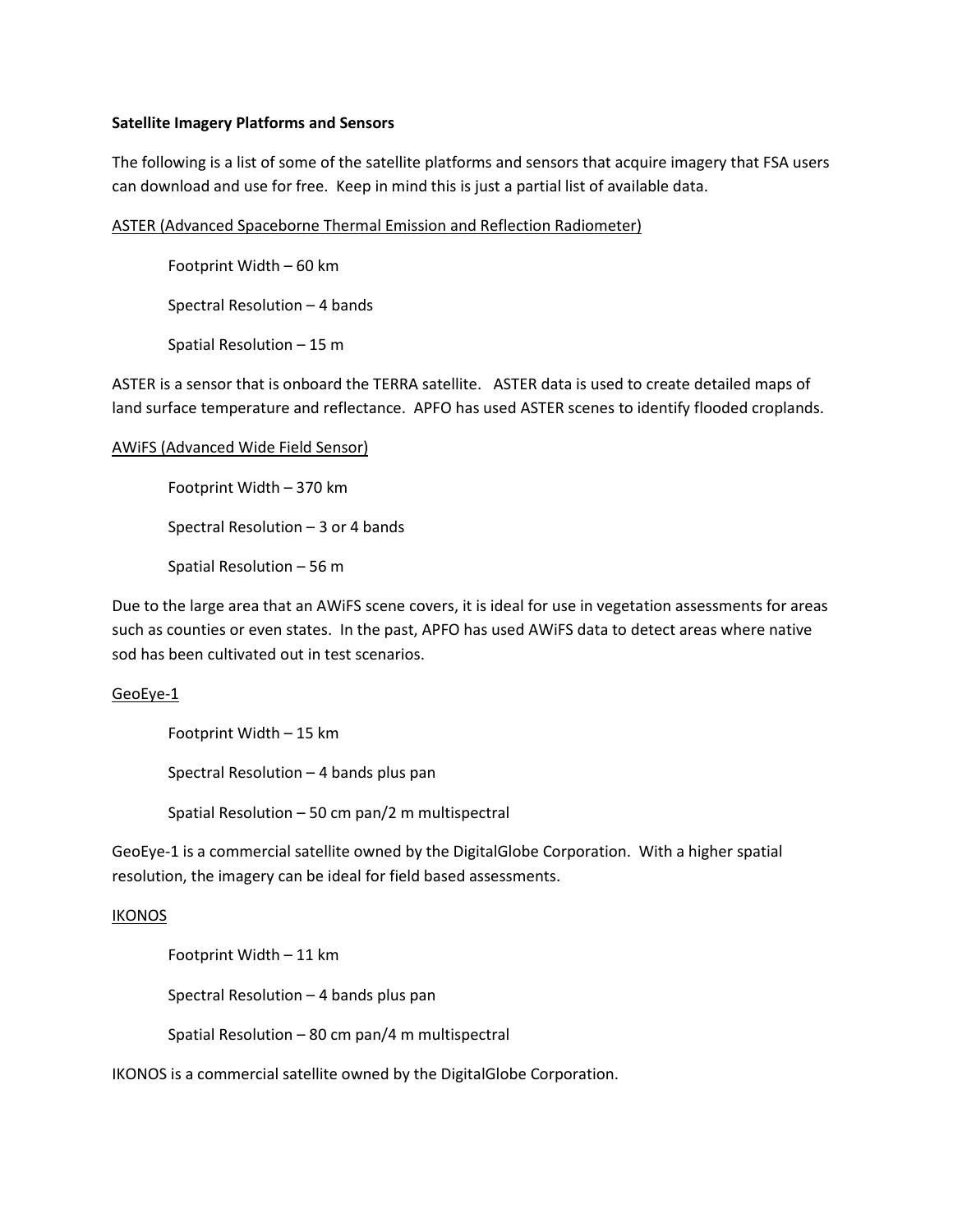#### Landsat-8 (Operational Land Imager (OLI))

Footprint Width – 185 km

Spectral Resolution – 8 bands plus pan

Spatial Resolution – 15 m pan/30 m multispectral

Most of the free satellite imagery available will be from the Landsat program. The program has been running since the early 1970's and has a vast archive of imagery. The most recent satellite, Landsat-8, launched in 2013. The imagery is very useful for land use change detection in larger areas.

## Quickbird

Footprint Width – 18 km

Spectral Resolution – 4 bands

Spatial Resolution – 60 cm pan/2.4 m multispectral

Quickbird is a commercial satellite owned by DigitalGlobe.

#### SPOT (Satellite Pour l'Observation de la Terre)

Footprint Width – 60 km

Spectral Resolution – 4 bands

Spatial Resolution – 2.5 m or 5 m pan/10 m multispectral

SPOT is a commercial satellite owned by Airbus Defence & Space. The imagery is part of the North American Data Buy which can be accessed for free through EarthExplorer. APFO has used SPOT extensively to analyze flooding and other post-disaster situations.

#### WorldView (1 and 2)

Footprint Width – Worldview-1: 17 km

Worldview-2: 16 km

Spectral Resolution – Worldview-1: pan only

Worldview-2: 8 multispectral bands/1 pan band

Spatial Resolution – Worldview-1: 50 cm

Worldview-2: 50 cm pan/2 m multispectral